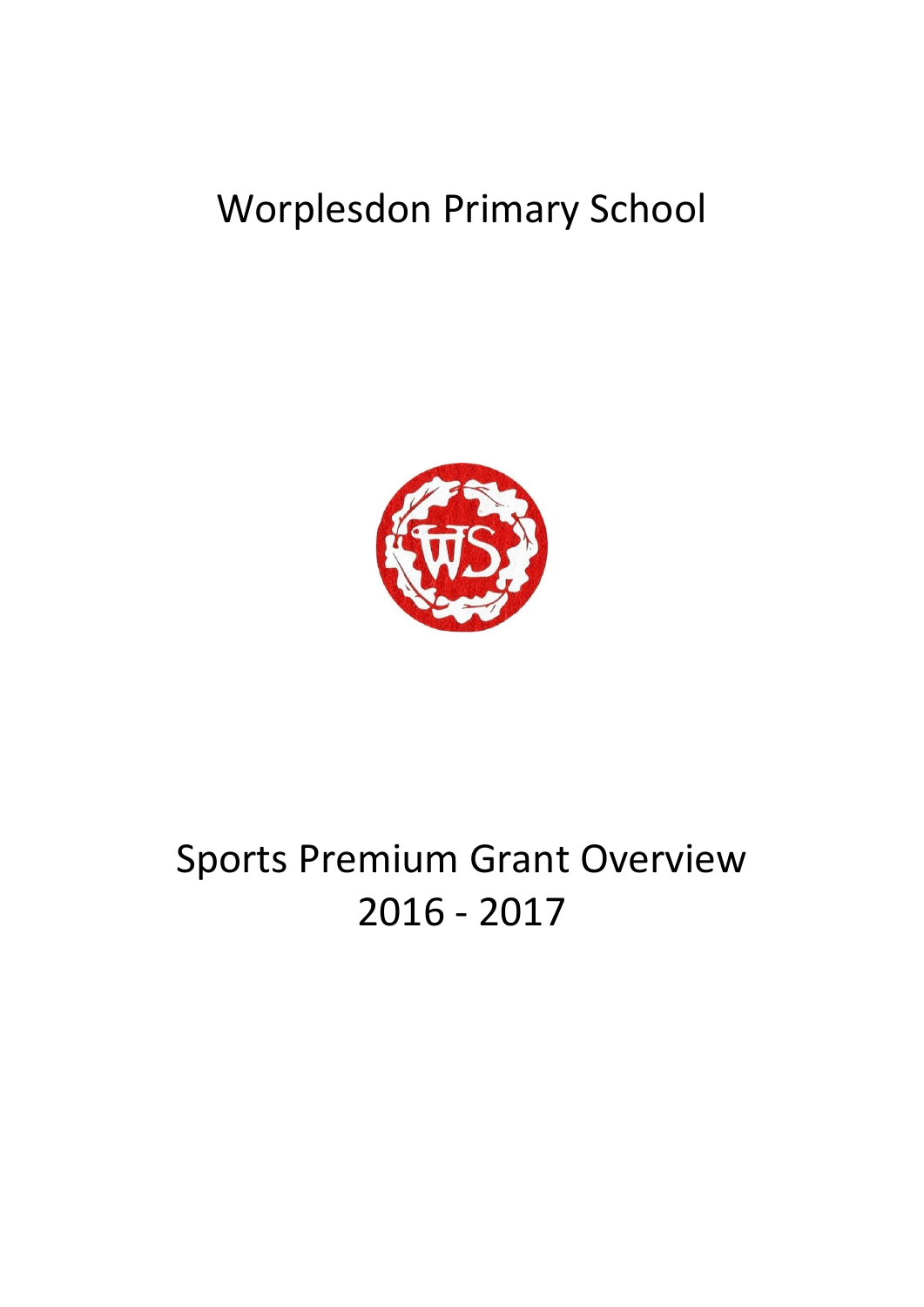### Contents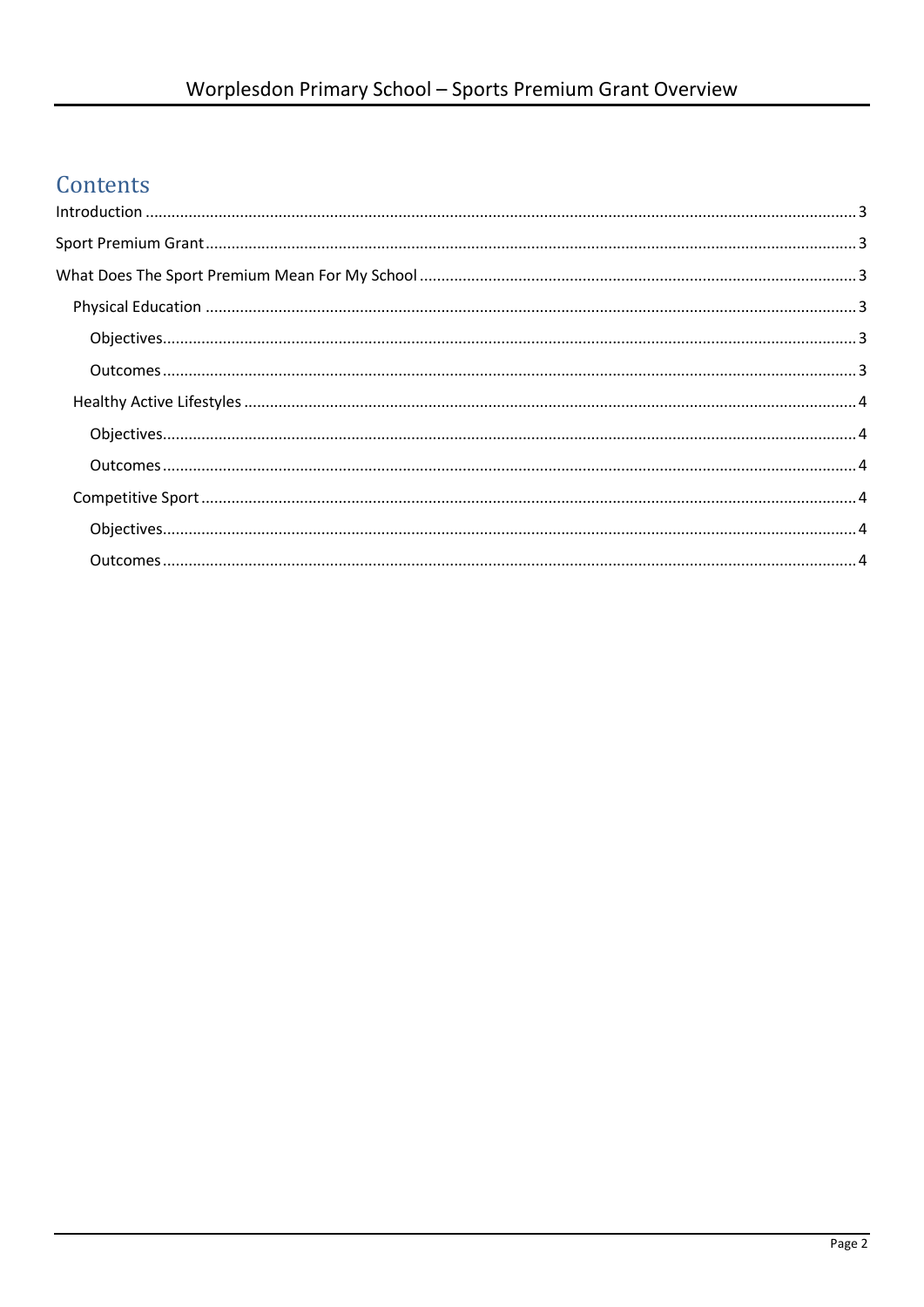#### <span id="page-2-0"></span>Introduction

At Worplesdon Primary School we believe P.E. and Sport play an important role in making our vision statement a reality for every pupil, with the potential to change young people's lives for the better.

We have welcomed the Government's decision to continue to provide additional funding to improve provision of physical education (P.E.) and sport in primary schools. We are committed to using this resource in developing high quality P.E. lessons, alongside greater opportunities for sporting competitions and clubs for all our young people.

#### <span id="page-2-1"></span>Sport Premium Grant

Funding for schools will be calculated by the number of primary aged pupils (between the ages of 5 and 11) as at the annual census in January 2016. All schools with 17 or more primary aged pupils will receive a lump sum of £8000 plus a premium of £5 per pupil. Smaller schools will receive £500 per pupil.

| Worplesdon School Funding: | Lump Sum   | $=$ | £8000 |
|----------------------------|------------|-----|-------|
|                            | £5 $*$ 357 | $=$ | £1785 |
|                            | Total      | $=$ | £9785 |

#### <span id="page-2-2"></span>What Does The Sport Premium Mean For My School

'Schools must spend the additional funding on improving their provision of P.E. and Sport, but they will have the freedom to choose how they do this' (DfE June 2013).

At Worplesdon Primary School we have split up the funding by the three key areas for consideration; Physical Education, Healthy Active Lifestyles and Competitive Sport. We have decided to spend the Sport Premium Grant on the following:

<span id="page-2-5"></span><span id="page-2-4"></span><span id="page-2-3"></span>

| <b>Physical Education</b><br>Raising Standards of all our children in Physical Education |                                                                                                                                |  |
|------------------------------------------------------------------------------------------|--------------------------------------------------------------------------------------------------------------------------------|--|
| <b>Objectives</b>                                                                        | <b>Outcomes</b>                                                                                                                |  |
| To appoint a specialist P.E. Teacher                                                     | Specialist teacher appointed and delivering high quality lessons<br>and organising a well planned P.E. programme               |  |
| All staff delivering quality P.E. lessons                                                | With support from the P.E. specialist, all staff consistently<br>deliver quality P.E. lessons for pupils.                      |  |
| Staff access training opportunities                                                      | Staff have access to training to improve their knowledge and<br>ability to deliver quality lessons across the P.E. curriculum. |  |